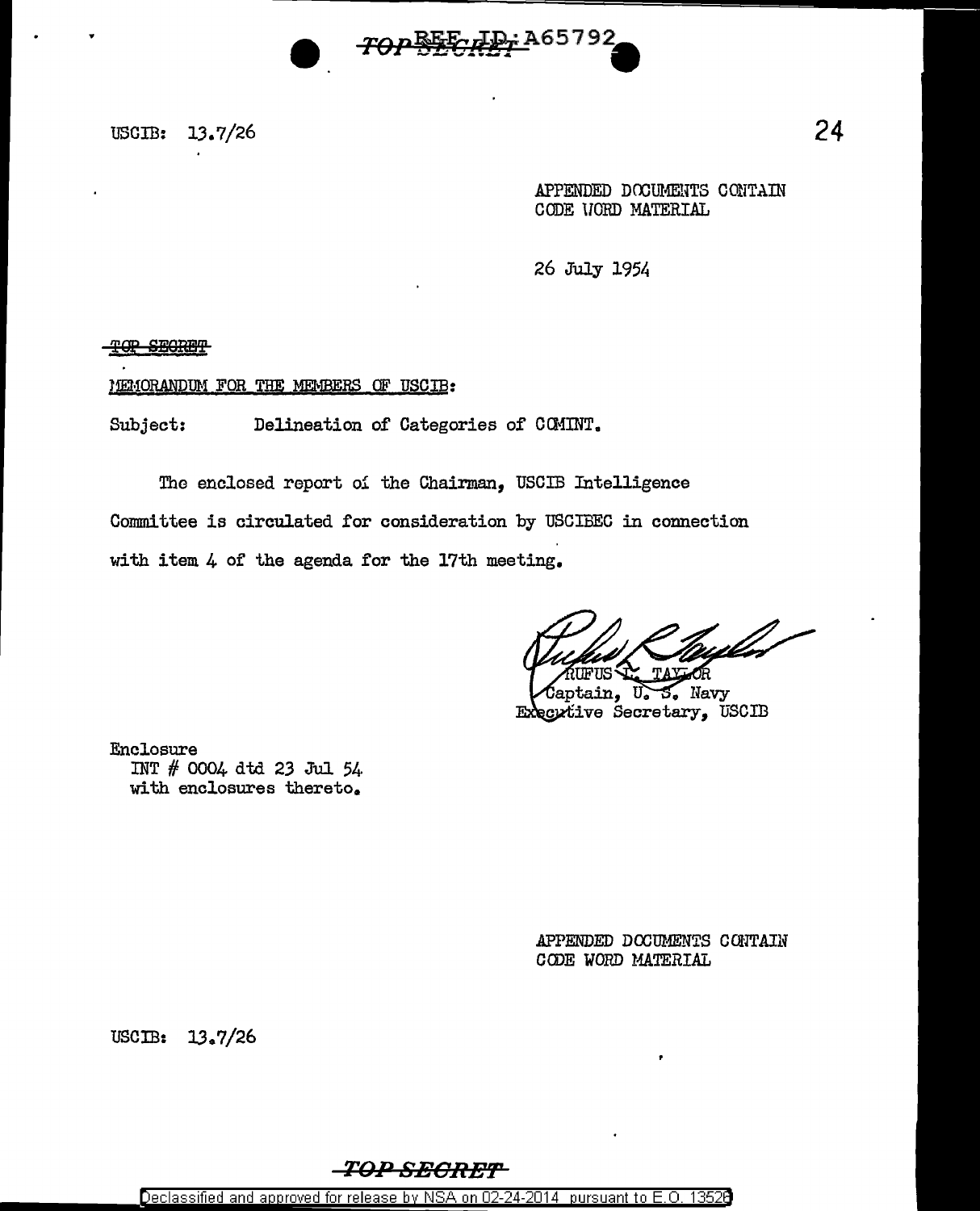

APPEUDED DOCUMENTS CONTAIN CODEWORD MATERIAL

Ilt'r #0004

23 July 1954

TOP SECRET

MEMORANDUM FOR THE EXECUTIVE SECRETARY, USCIB

Subject: Delineation or Categories or COMINT

Reference: USCIB 5/460 dated *30* July 1953

1. Pursuant to the reference, the Intelligence Committee worked out an agreed upon view as to the assignment or cryptosystems and classes of COMINT to categories in consonance with criteria provided in paragraphs 9 and 10 of Appendix *''B*", Revised, and further delineated in Annexure Bl.

2. INTCOM has agreed unanimously on the delineation of categories of COMINT and recommends approval of the enclosures. NSA and GCHQ have also mutually agreed with the delineation of cryptosystems and plain text short titles as indicated in Enclosure 1.

*3.* Accordingly, the Intelligence Committee recommends that:

a. Enclosure 1 be approved on a trial basis for a period of one year.

b. Enclosure 2 be approved and forwarded to LSIB.

c. Enclosure *3* be approved and forwarded to CRC.

4. Other actions in connection with implementation of the above recommendations are being studied by the Intelligence Committee and uill be reported upon at an early date.

 $91.0$ , Simmons

H. C. SIMMONS Lt. Colonel, USAF Chairman, INTCOM

*3* Enclosures

- 1. "Delineation of Categories of COMIHT"
- 2. Draft Memo for ISIB
- *3.* Draft Memo for CRC

APPENDED OOCUMENTS CONTAIN CODEWORD MATERIAL

TOP SECRET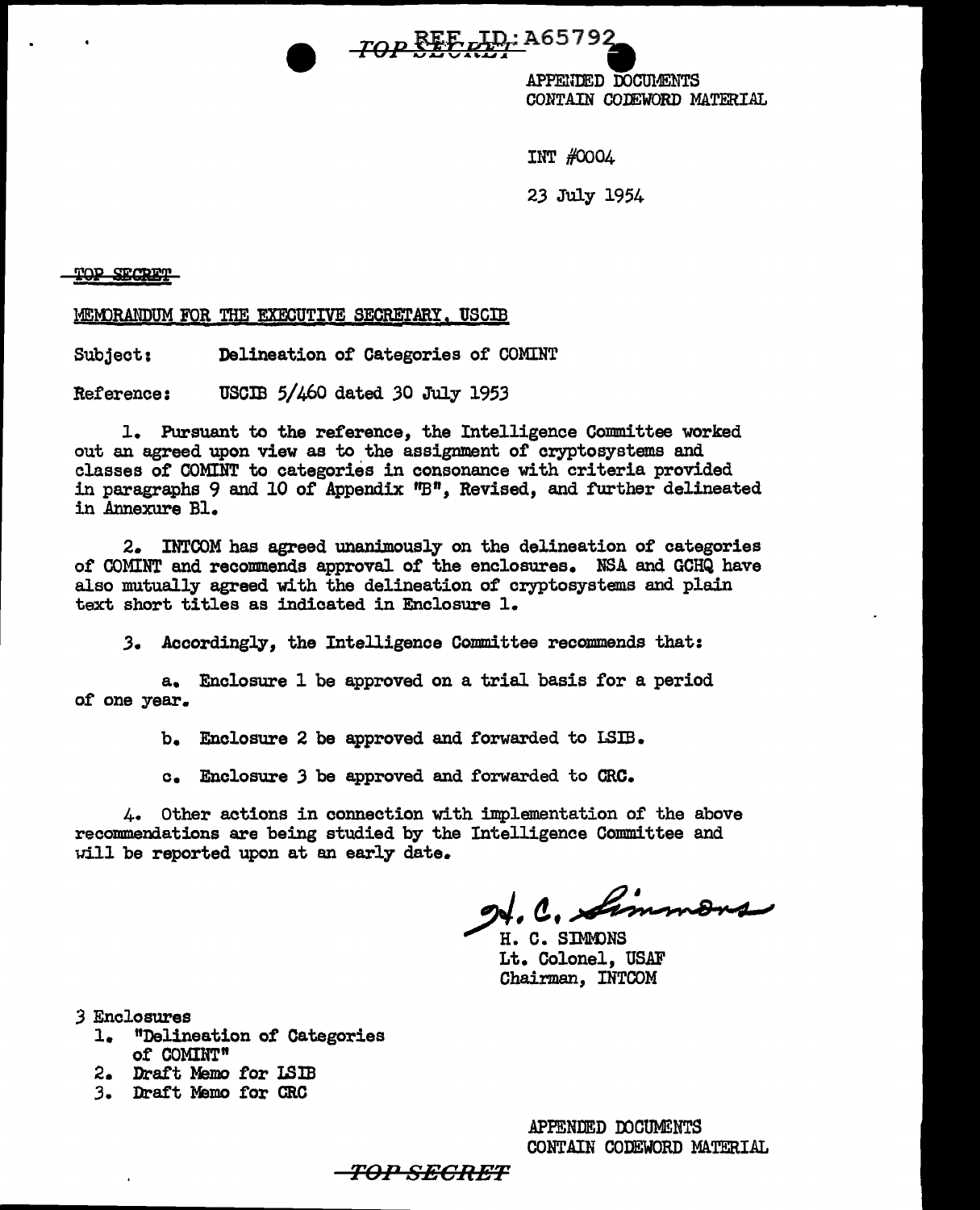

SEGRET FROTH

### DELilIBATION OF CATEGORIES OF COMINT

In accordance with the provisions of the UKUSA Agreement, Appendix  $"B"$ , Revised, COMINT material will be categorized as follows:

### 1. Traffic Intelligence

a. Category I shall be classified not lower than CONFIDENTIAL, will not be designated by a codeword and shall contain:

> (1) determining together with associated COMINT resulting from identification of the targets by means of the following techniques:

(a) Ahalysis of easily discernable external features of a

fixed nature, such as semi-permanent callsigns, non- $EO 3.3(h)(2)$  changing frequency, stereotyped and flixed length of text code groups, and similar characteristics.

PL 86-36/50 USC 3605

- (b)<br>2.1  $\left\{\n \begin{array}{ccc}\n \text{(c)} & \text{(open violations of security by the target.}\n \end{array}\n\right.$
- (d) All additional Category I techniques hereinafter
- described.
- $(2)$  COMINT based on translations of plain language intercept from Morse, radio printer, and radio-telephone links, with no analysis or interpretation more sophisticated than that involving the study of such local low echelon map, grid, and zone reference systems and simple jargon codes as may be in7olved in the texts.

Enclosure  $#1$  with INT  $#0004$  dated 23 July 1954 **SECRET FRO**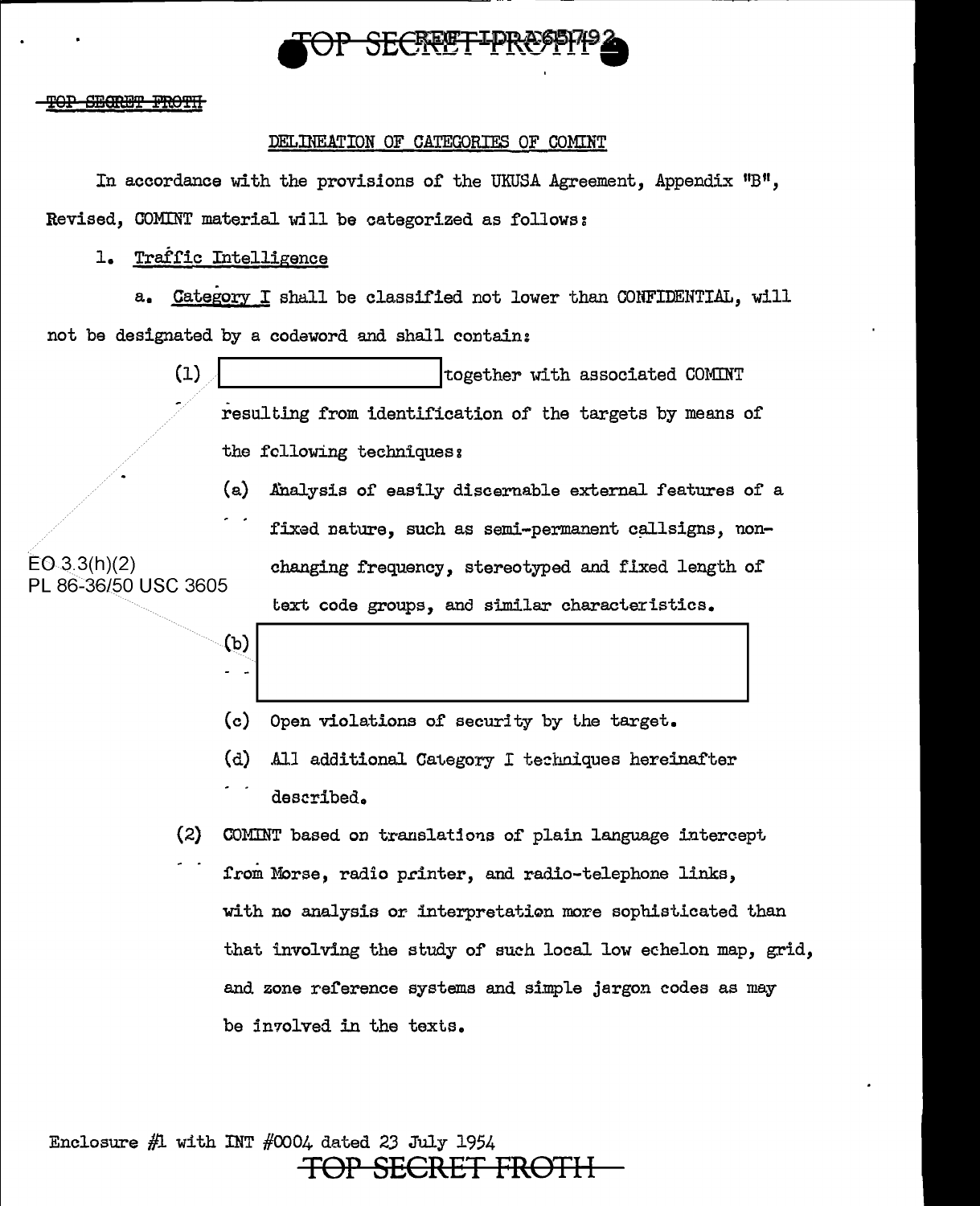

# SECRET PRC

- (.3) COMINT based on the rollowing material:
	- (a) Radar tracking reports and visual observations reports as found in tactical or operational traffic.
	- (b) Local grid or zone references.
	- (c) Local procedural codes used for brevity purposes.
	- (d) Plain text interspersed with cover words.
	- ( e) Naval tactical maneuvering codes, when used as such.
	- (f) Jargon codes.
- b. Category II shall be classiried SECRET, will be designated by a distinctive codeword and shall contain:

All end-product, except where specifically assigned to other categories, including that based on the following:

- (1) Freely available privacy and brevity systems such as eodes. 20150 USC 3605 EO 3.3(h)(2)
- (2) Complex changing callsign and address systems.
- $(3)$ Enciphered aircraft type designation systems.

c. Category III shall be classified TOP SECRET, will be designated by a distinctive codeword and shall contain:

- (1) All COMINT based on the analysis of additive enciphered textual address systems, specifically including the following current examples:
- (2) All COMINT derived from traffic obtained from. certain designated sensitive sources, where the nature of the source is such as to require a TOP SECRET classification.<br>
Example:

- 2 -

# TOP SECRET FROT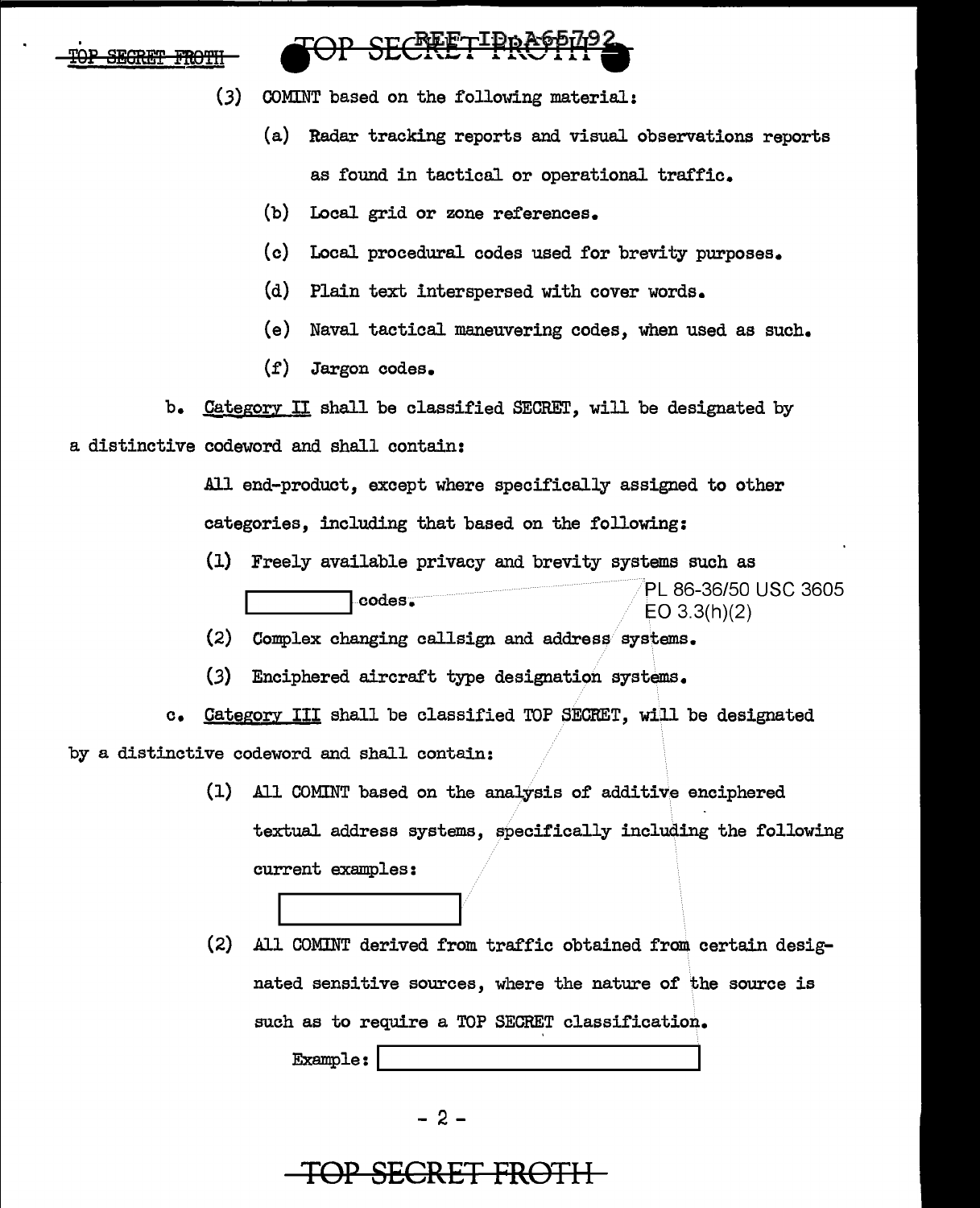



- $(3)$ All Traffic Intelligence end-product which involves the use of identifications and other data derived from Category III Crypt Intelligence.
- $(4)$  Material involving sensitive collection procedures or the revelation of success against unusual, sensitive, or complex transmission procedures and devices peculiar to the target.
- 2. Crypt Intelligence

 $EO$  3.3(h)(2) PL 86-36/50 USC 3605

- Category II  $a_{\bullet}$ 
	- $(1)$ The following cryptosystems are assigned to Category II:



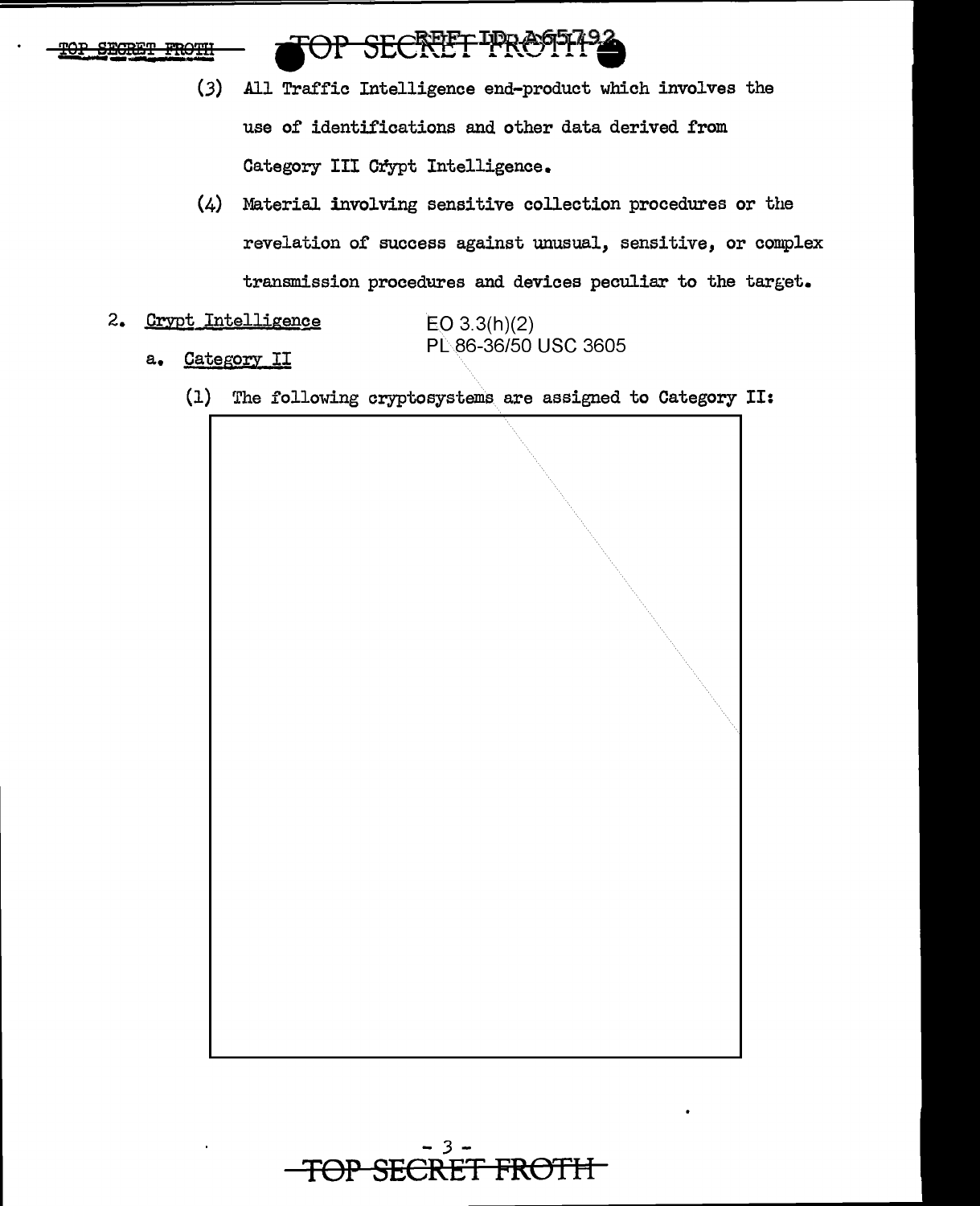

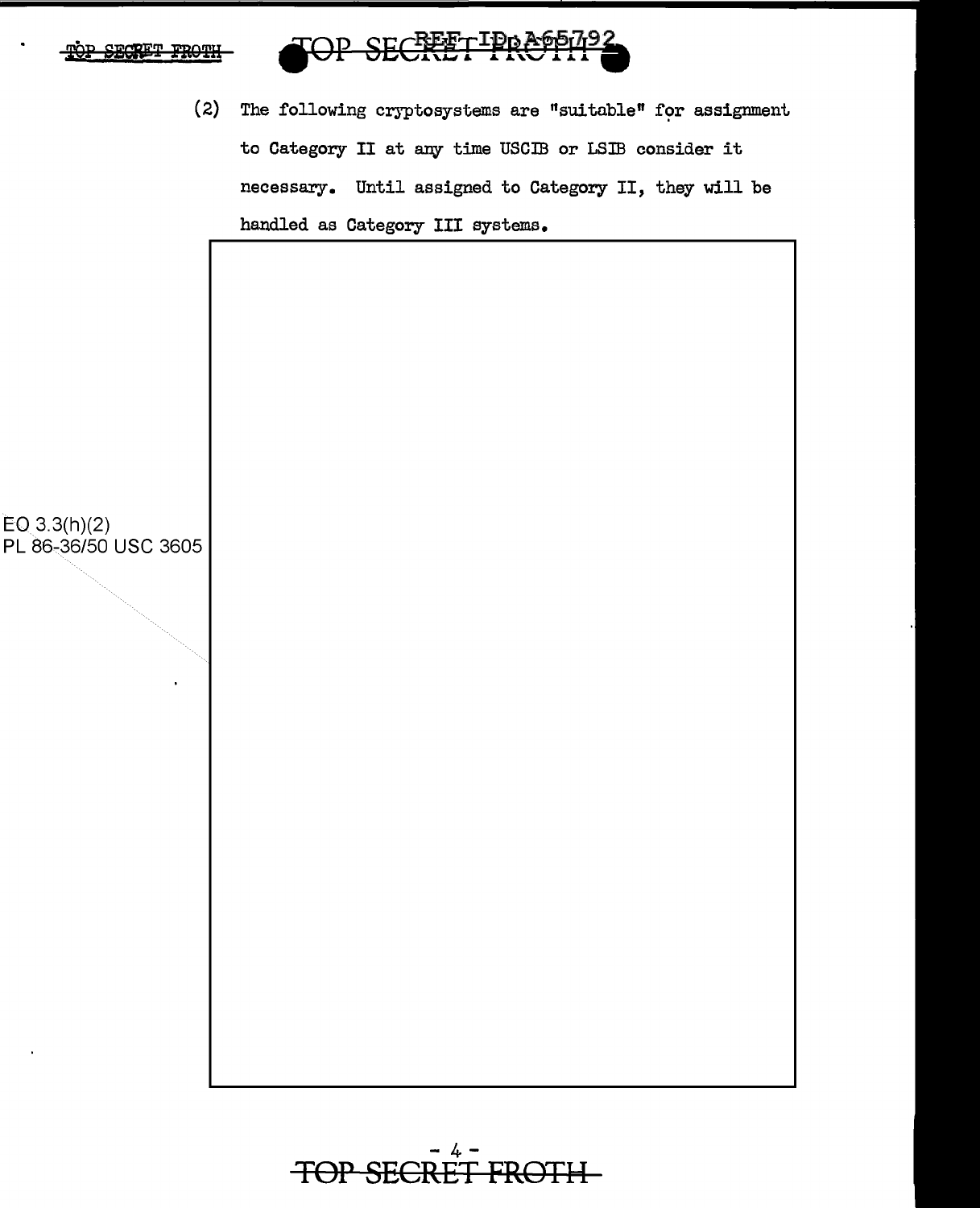

b. Category III

All cryptosystems not specifically assigned to Categories II or I are assigned to Category III.

TOP SECRET FROTH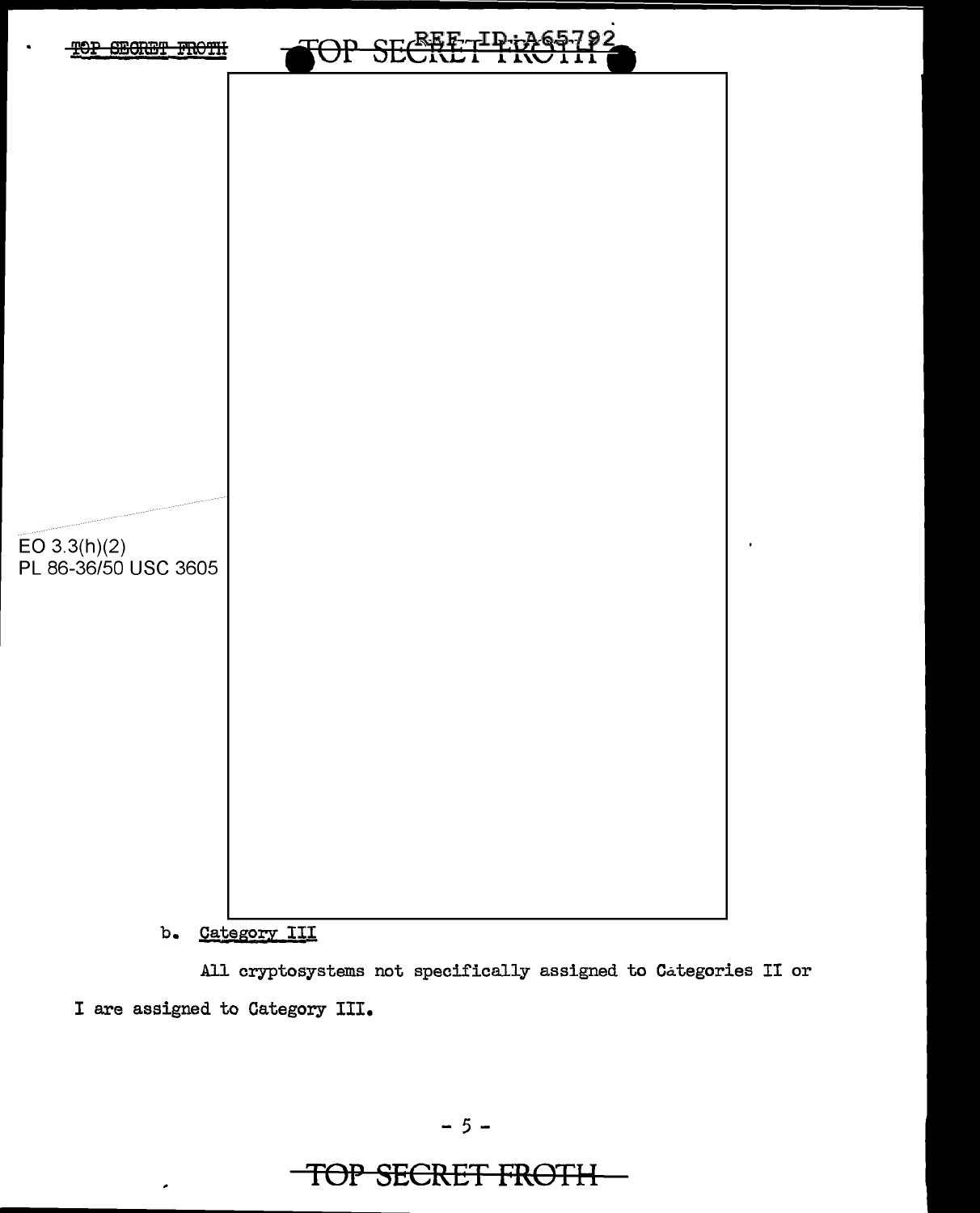#### •  $\overline{\text{roP}}$  Secret FROTH

 $\overline{a}$ 

 $\cdot$ 



- J. Plain Text
	- a. Category I

|                                               |                                                                | (1)                                                | Operational Military plain text in       |                                                            |  |  |
|-----------------------------------------------|----------------------------------------------------------------|----------------------------------------------------|------------------------------------------|------------------------------------------------------------|--|--|
|                                               |                                                                |                                                    |                                          | is assigned to                                             |  |  |
|                                               |                                                                |                                                    | Category I.                              |                                                            |  |  |
|                                               |                                                                | (2                                                 |                                          |                                                            |  |  |
|                                               |                                                                |                                                    |                                          |                                                            |  |  |
|                                               |                                                                |                                                    |                                          |                                                            |  |  |
|                                               |                                                                |                                                    |                                          |                                                            |  |  |
|                                               |                                                                |                                                    |                                          |                                                            |  |  |
|                                               | b.                                                             |                                                    | Category II                              |                                                            |  |  |
|                                               | All plain text other than those types specifically assigned to |                                                    |                                          |                                                            |  |  |
|                                               |                                                                |                                                    | Categories III and I.                    | EO(3.3(h)(2)                                               |  |  |
|                                               | $c_{\bullet}$                                                  | Category III                                       |                                          | PL 86-36/50 USC 3605                                       |  |  |
|                                               |                                                                | (1)                                                |                                          | Items selected on an individual basis because of extremely |  |  |
|                                               |                                                                |                                                    | high intelligence value.                 |                                                            |  |  |
|                                               |                                                                | (2)                                                | Plain text passed on                     |                                                            |  |  |
|                                               |                                                                |                                                    |                                          | such sensitivity and high intelligence value that source   |  |  |
|                                               |                                                                |                                                    | protection is a paramount consideration. |                                                            |  |  |
| ム.                                            | EO 3.3(h)(2)<br>Sub-categories are established as follows:     |                                                    |                                          |                                                            |  |  |
|                                               | а.                                                             | PL 86-36/50 USC 3605<br>Within Category II - None. |                                          |                                                            |  |  |
|                                               | b.                                                             | Within Category III                                |                                          |                                                            |  |  |
|                                               |                                                                | (1)<br>- This sub-category shall be designated     |                                          |                                                            |  |  |
|                                               | by a separate codeword, and shall be considered less           |                                                    |                                          |                                                            |  |  |
| sensitive than the main body of Category III. |                                                                |                                                    |                                          |                                                            |  |  |
|                                               |                                                                |                                                    |                                          |                                                            |  |  |
|                                               |                                                                | (2)                                                |                                          | plain text passed on circuits controlled                   |  |  |
|                                               |                                                                |                                                    | by the                                   | This category                                              |  |  |
|                                               |                                                                |                                                    |                                          | shall be designated by a separate codeword and shall be    |  |  |
|                                               | considered less sensitive than the main body of Category III.  |                                                    |                                          |                                                            |  |  |
| <b>SECRETE</b>                                |                                                                |                                                    |                                          |                                                            |  |  |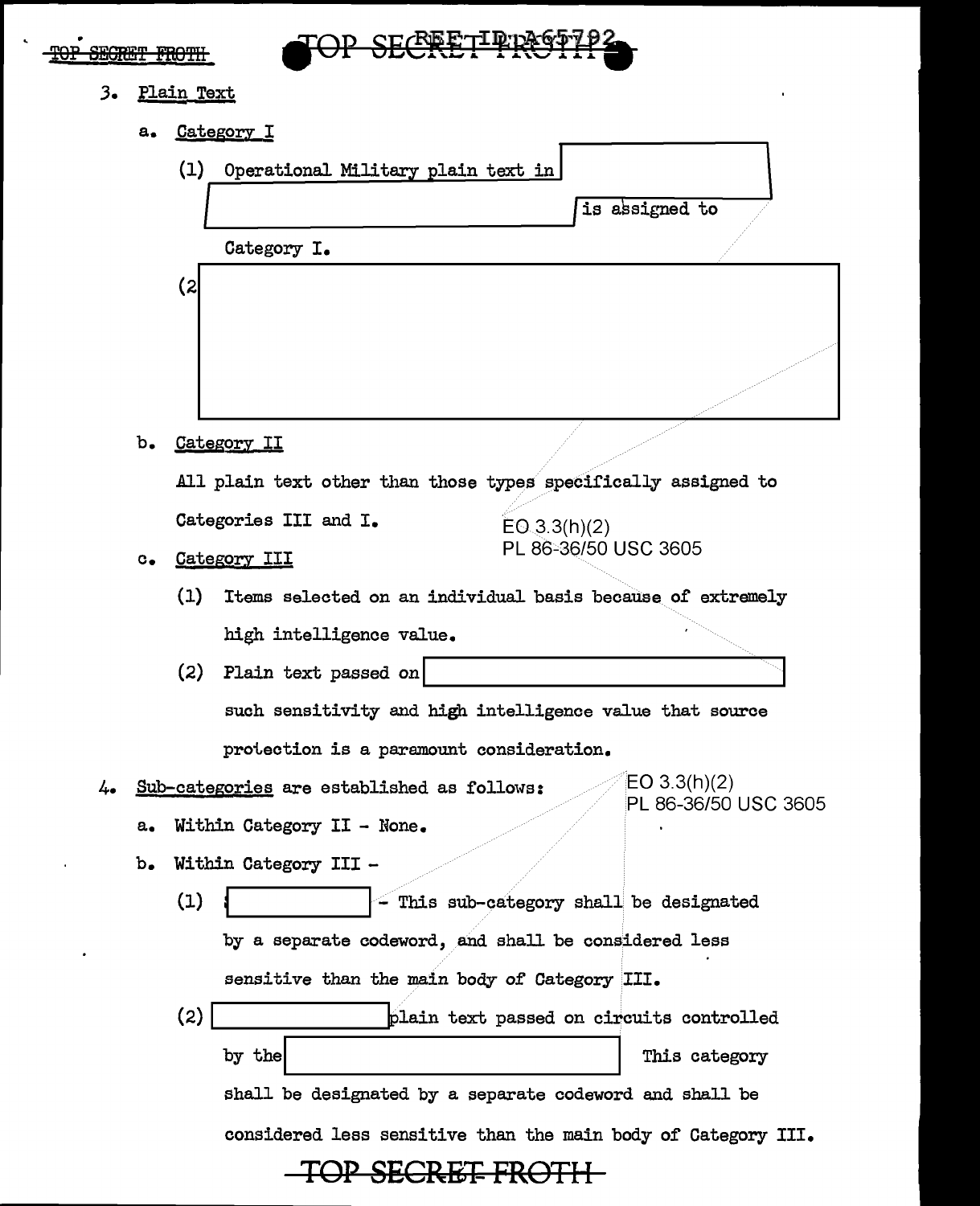APPENDED DOCUMENTS CONTAIN CODEWORD MATERIAL

- SBeft by Harris of the Station of the Station of the Station of the Station of the Station of the Station of the Station of the Station of the Station of the Station of the Station of the Station of the Station of the St

•

MEMORAND UM FOR THE SECRETARY, LONDON SIGNAL INTELLIGENCE BOARD:

Subject: Delineation of Categories of COMINT.

Reference: Revised Appendix "B", UKUSA Agreement.

1. In consonance with the provisions of paragraph 11 of the reference, the enclosed delineation *ot* categories of COMINT is forwarded.

2. USCIB appreciates the tact that this initial delineation of categories and assignment of COMINT is not as specific in all respects as some had originally envisioned. However, it is felt that the enclosure constitutes a suitable beginning.

3. With respect to paragraph 3b. Annexure Bl. of the revised Appendix "B", tBCIB has designated the Director, NSA, as the technical agent to handle preparation and maintenance or lists of all oryptosystems mutually adjudged suitable for inclusion in Category II.

4. USCIB vould be grateful for an early indication from your Board as . to whether or not the enclosed listings are agreeable, and if so, what would be the earliest date upon which to make them effective.

> {DRAFT) RUFUS L. TAYLOR Captain, u. s. Navy Executive Secretary, USCIB

*ro#\*eck2'j-A65192 •* 

DRAFT

Enclosure a/s

Enclosure  $#2$  w/INT  $#0004$  dtd 23 July 1954.

 $\it{TOP}\,SECREF$